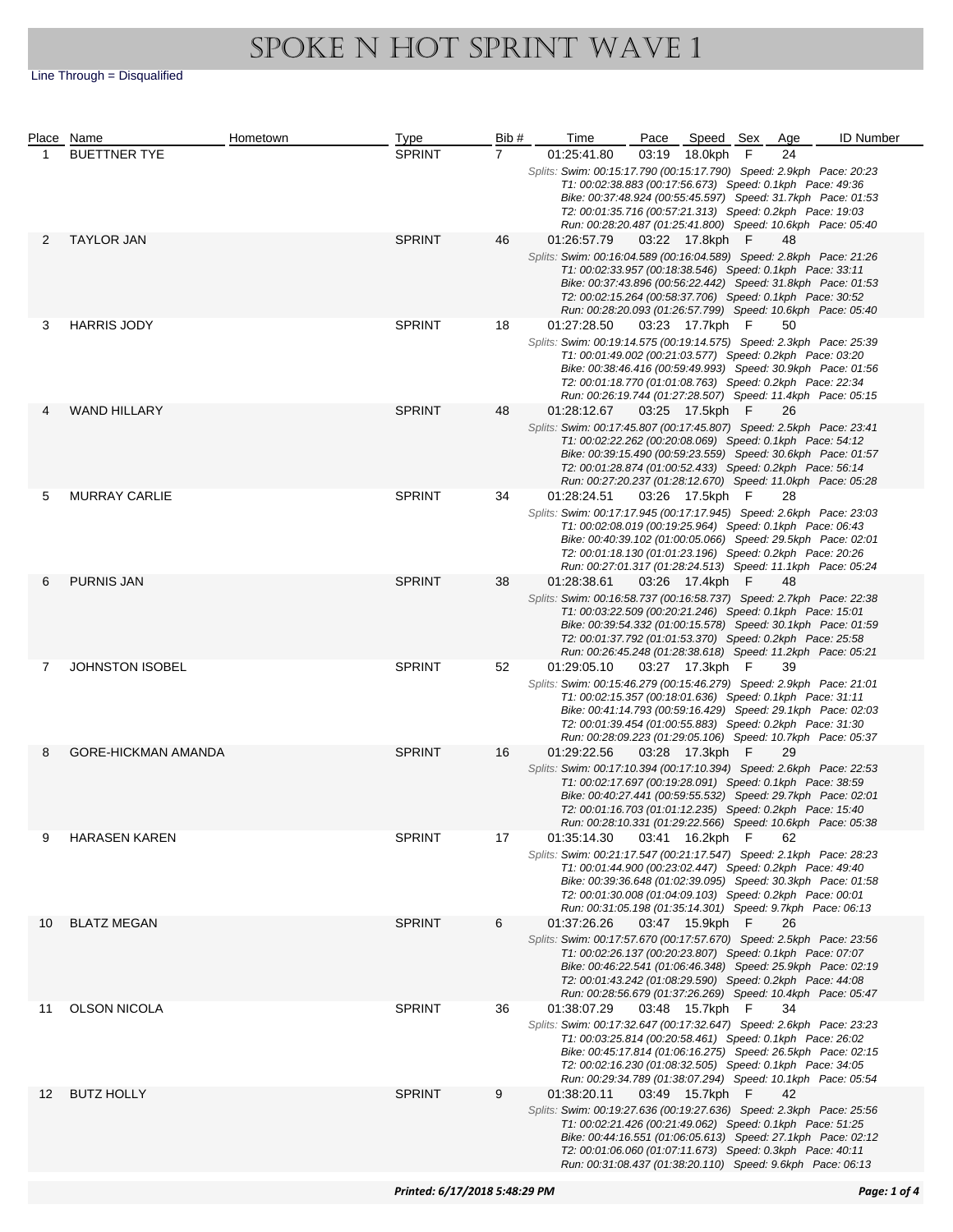|    | Place Name                 | Hometown      | <b>Type</b>         | Bib#                                                         | Time                                                                                                                             | Pace  | Speed Sex       |             | Age                                                          | <b>ID Number</b>                                             |
|----|----------------------------|---------------|---------------------|--------------------------------------------------------------|----------------------------------------------------------------------------------------------------------------------------------|-------|-----------------|-------------|--------------------------------------------------------------|--------------------------------------------------------------|
| 13 | <b>SHELLY GUNN</b>         |               | <b>SPRINT</b>       | 53                                                           | 01:38:55.86                                                                                                                      | 03:50 | 15.6kph         | $\mathsf F$ | 44                                                           |                                                              |
|    |                            |               |                     |                                                              | Splits: Swim: 00:14:56.817 (00:14:56.817) Speed: 3.0kph Pace: 19:55                                                              |       |                 |             |                                                              |                                                              |
|    |                            |               |                     |                                                              | T1: 00:02:45.877 (00:17:42.694) Speed: 0.1kph Pace: 12:55                                                                        |       |                 |             |                                                              |                                                              |
|    |                            |               |                     |                                                              |                                                                                                                                  |       |                 |             |                                                              | Bike: 00:45:31.289 (01:03:13.983) Speed: 26.4kph Pace: 02:16 |
|    |                            |               |                     |                                                              | T2: 00:01:46.098 (01:05:00.081) Speed: 0.2kph Pace: 53:39<br>Run: 00:33:55.784 (01:38:55.865) Speed: 8.8kph Pace: 06:47          |       |                 |             |                                                              |                                                              |
| 14 | KOZAK GLENDA               |               | <b>SPRINT</b>       | 21                                                           | 01:38:56.95                                                                                                                      |       | 03:50 15.6kph F |             | 60                                                           |                                                              |
|    |                            |               |                     |                                                              | Splits: Swim: 00:19:42.648 (00:19:42.648) Speed: 2.3kph Pace: 26:16                                                              |       |                 |             |                                                              |                                                              |
|    |                            |               |                     |                                                              | T1: 00:03:20.881 (00:23:03.529) Speed: 0.1kph Pace: 09:36                                                                        |       |                 |             |                                                              |                                                              |
|    |                            |               |                     |                                                              | Bike: 00:45:44.996 (01:08:48.525) Speed: 26.2kph Pace: 02:17                                                                     |       |                 |             |                                                              |                                                              |
|    |                            |               |                     |                                                              | T2: 00:01:53.568 (01:10:42.093) Speed: 0.2kph Pace: 18:33                                                                        |       |                 |             |                                                              |                                                              |
|    |                            |               |                     |                                                              | Run: 00:28:14.862 (01:38:56.955) Speed: 10.6kph Pace: 05:38                                                                      |       |                 |             |                                                              |                                                              |
| 15 | ROBINSON ANNA              |               | <b>SPRINT</b>       | 41                                                           | 01:39:09.64                                                                                                                      |       | 03:51 15.6kph F |             | 30                                                           |                                                              |
|    |                            |               |                     |                                                              | Splits: Swim: 00:20:56.107 (00:20:56.107) Speed: 2.1kph Pace: 27:54                                                              |       |                 |             |                                                              |                                                              |
|    |                            |               |                     |                                                              | T1: 00:03:33.746 (00:24:29.853) Speed: 0.1kph Pace: 52:29                                                                        |       |                 |             |                                                              | Bike: 00:39:40.421 (01:04:10.274) Speed: 30.2kph Pace: 01:59 |
|    |                            |               |                     |                                                              | T2: 00:01:59.936 (01:06:10.210) Speed: 0.2kph Pace: 39:47                                                                        |       |                 |             |                                                              |                                                              |
|    |                            |               |                     |                                                              | Run: 00:32:59.438 (01:39:09.648) Speed: 9.1kph Pace: 06:35                                                                       |       |                 |             |                                                              |                                                              |
| 16 | <b>HILTS-MOST BARB</b>     |               | <b>SPRINT</b>       | 20                                                           | 01:39:20.46                                                                                                                      |       | 03:51 15.6kph F |             | 50                                                           |                                                              |
|    |                            |               |                     |                                                              | Splits: Swim: 00:19:49.619 (00:19:49.619) Speed: 2.3kph Pace: 26:26                                                              |       |                 |             |                                                              |                                                              |
|    |                            |               |                     |                                                              | T1: 00:02:45.506 (00:22:35.125) Speed: 0.1kph Pace: 11:41                                                                        |       |                 |             |                                                              |                                                              |
|    |                            |               |                     |                                                              |                                                                                                                                  |       |                 |             |                                                              | Bike: 00:41:14.886 (01:03:50.011) Speed: 29.1kph Pace: 02:03 |
|    |                            |               |                     |                                                              | T2: 00:01:40.676 (01:05:30.687) Speed: 0.2kph Pace: 35:35<br>Run: 00:33:49.773 (01:39:20.460) Speed: 8.9kph Pace: 06:45          |       |                 |             |                                                              |                                                              |
| 17 | <b>WRIGHT CINDY</b>        |               | <b>SPRINT</b>       | 153                                                          | 01:39:56.91                                                                                                                      |       | 03:52 15.5kph F |             | 54                                                           |                                                              |
|    |                            |               |                     |                                                              | Splits: Swim: 00:19:00.716 (00:19:00.716) Speed: 2.4kph Pace: 25:20                                                              |       |                 |             |                                                              |                                                              |
|    |                            |               |                     |                                                              | T1: 00:03:21.939 (00:22:22.655) Speed: 0.1kph Pace: 13:07                                                                        |       |                 |             |                                                              |                                                              |
|    |                            |               |                     | Bike: 00:41:30.907 (01:03:53.562) Speed: 28.9kph Pace: 02:04 |                                                                                                                                  |       |                 |             |                                                              |                                                              |
|    |                            |               |                     |                                                              | T2: 00:02:10.043 (01:06:03.605) Speed: 0.1kph Pace: 13:28                                                                        |       |                 |             |                                                              |                                                              |
| 18 |                            |               |                     |                                                              | Run: 00:33:53.313 (01:39:56.918) Speed: 8.9kph Pace: 06:46                                                                       |       |                 |             |                                                              |                                                              |
|    | <b>CHAMPAGNE CHELSEA</b>   |               | <b>SPRINT</b>       | 10                                                           | 01:40:49.90                                                                                                                      |       | 03:54 15.3kph F |             | 28                                                           |                                                              |
|    |                            |               |                     |                                                              | Splits: Swim: 00:18:33.671 (00:18:33.671) Speed: 2.4kph Pace: 24:44<br>T1: 00:02:20.362 (00:20:54.033) Speed: 0.1kph Pace: 47:52 |       |                 |             |                                                              |                                                              |
|    |                            |               |                     |                                                              |                                                                                                                                  |       |                 |             |                                                              | Bike: 00:41:46.716 (01:02:40.749) Speed: 28.7kph Pace: 02:05 |
|    |                            |               |                     |                                                              | T2: 00:01:44.058 (01:04:24.807) Speed: 0.2kph Pace: 46:51                                                                        |       |                 |             |                                                              |                                                              |
|    |                            |               |                     |                                                              | Run: 00:36:25.094 (01:40:49.901) Speed: 8.2kph Pace: 07:17                                                                       |       |                 |             |                                                              |                                                              |
| 19 | <b>HELGASON TARA</b>       |               | <b>SPRINT</b>       | 19                                                           | 01:41:25.83                                                                                                                      |       | 03:56 15.2kph F |             | 38                                                           |                                                              |
|    |                            |               |                     |                                                              | Splits: Swim: 00:20:41.386 (00:20:41.386) Speed: 2.2kph Pace: 27:35                                                              |       |                 |             |                                                              |                                                              |
|    |                            |               |                     |                                                              | T1: 00:03:02.325 (00:23:43.711) Speed: 0.1kph Pace: 07:44                                                                        |       |                 |             |                                                              | Bike: 00:42:15.533 (01:05:59.244) Speed: 28.4kph Pace: 02:06 |
|    |                            |               |                     |                                                              | T2: 00:02:17.436 (01:08:16.680) Speed: 0.1kph Pace: 38:07                                                                        |       |                 |             |                                                              |                                                              |
|    |                            |               |                     |                                                              | Run: 00:33:09.153 (01:41:25.833) Speed: 9.0kph Pace: 06:37                                                                       |       |                 |             |                                                              |                                                              |
| 20 | <b>MARKUSSON KIMBERLEE</b> |               | <b>SPRINT</b>       | 30                                                           | 01:41:26.31                                                                                                                      |       | 03:56 15.2kph F |             | 38                                                           |                                                              |
|    |                            |               |                     |                                                              | Splits: Swim: 00:19:30.006 (00:19:30.006) Speed: 2.3kph Pace: 26:00                                                              |       |                 |             |                                                              |                                                              |
|    |                            |               |                     |                                                              | T1: 00:02:40.662 (00:22:10.668) Speed: 0.1kph Pace: 55:32                                                                        |       |                 |             |                                                              |                                                              |
|    |                            |               |                     |                                                              | T2: 00:02:23.711 (01:07:13.763) Speed: 0.1kph Pace: 59:02                                                                        |       |                 |             |                                                              | Bike: 00:42:39.384 (01:04:50.052) Speed: 28.1kph Pace: 02:07 |
|    |                            |               |                     |                                                              | Run: 00:34:12.552 (01:41:26.315) Speed: 8.8kph Pace: 06:50                                                                       |       |                 |             |                                                              |                                                              |
| 21 | <b>MACDONALD SANDY</b>     |               | <b>SPRINT</b><br>29 |                                                              | 01:41:37.25                                                                                                                      |       | 03:56 15.2kph F |             | 70                                                           |                                                              |
|    |                            |               |                     |                                                              | Splits: Swim: 00:17:32.329 (00:17:32.329) Speed: 2.6kph Pace: 23:23                                                              |       |                 |             |                                                              |                                                              |
|    |                            |               |                     |                                                              | T1: 00:03:24.368 (00:20:56.697) Speed: 0.1kph Pace: 21:13                                                                        |       |                 |             |                                                              |                                                              |
|    |                            |               |                     |                                                              |                                                                                                                                  |       |                 |             |                                                              | Bike: 00:45:47.244 (01:06:43.941) Speed: 26.2kph Pace: 02:17 |
|    |                            |               |                     |                                                              | T2: 00:02:13.045 (01:08:56.986) Speed: 0.1kph Pace: 23:28<br>Run: 00:32:40.272 (01:41:37.258) Speed: 9.2kph Pace: 06:32          |       |                 |             |                                                              |                                                              |
| 22 | <b>STOUT KIRSTEN</b>       |               | <b>SPRINT</b>       | 45                                                           | 01:41:54.49                                                                                                                      |       | 03:57 15.2kph F |             | 26                                                           |                                                              |
|    |                            |               |                     |                                                              | Splits: Swim: 00:19:09.039 (00:19:09.039) Speed: 2.3kph Pace: 25:32                                                              |       |                 |             |                                                              |                                                              |
|    |                            |               |                     |                                                              | T1: 00:03:41.801 (00:22:50.840) Speed: 0.1kph Pace: 19:20                                                                        |       |                 |             |                                                              |                                                              |
|    |                            |               |                     |                                                              |                                                                                                                                  |       |                 |             | Bike: 00:45:34.710 (01:08:25.550) Speed: 26.3kph Pace: 02:16 |                                                              |
|    |                            |               |                     | T2: 00:02:31.218 (01:10:56.768) Speed: 0.1kph Pace: 24:03    |                                                                                                                                  |       |                 |             |                                                              |                                                              |
|    |                            |               |                     |                                                              | Run: 00:30:57.727 (01:41:54.495) Speed: 9.7kph Pace: 06:11                                                                       |       |                 |             |                                                              |                                                              |
| 23 | <b>MOORE LEAH</b>          |               | <b>SPRINT</b>       | 32                                                           | 01:42:36.03                                                                                                                      |       | 03:59 15.1kph F |             | 47                                                           |                                                              |
|    |                            |               |                     |                                                              | Splits: Swim: 00:18:47.282 (00:18:47.282) Speed: 2.4kph Pace: 25:03<br>T1: 00:02:55.212 (00:21:42.494) Speed: 0.1kph Pace: 44:02 |       |                 |             |                                                              |                                                              |
|    |                            |               |                     |                                                              |                                                                                                                                  |       |                 |             |                                                              | Bike: 00:44:10.417 (01:05:52.911) Speed: 27.2kph Pace: 02:12 |
|    |                            |               |                     |                                                              | T2: 00:01:46.734 (01:07:39.645) Speed: 0.2kph Pace: 55:46                                                                        |       |                 |             |                                                              |                                                              |
|    |                            |               |                     |                                                              | Run: 00:34:56.388 (01:42:36.033) Speed: 8.6kph Pace: 06:59                                                                       |       |                 |             |                                                              |                                                              |
| 24 | YOURK JACQUIE              | <b>SPRINT</b> |                     | 51                                                           | 01:43:37.32                                                                                                                      | 04:01 | 14.9kph F       |             | 54                                                           |                                                              |
|    |                            |               |                     |                                                              | Splits: Swim: 00:20:59.068 (00:20:59.068) Speed: 2.1kph Pace: 27:58                                                              |       |                 |             |                                                              |                                                              |
|    |                            |               |                     |                                                              | T1: 00:03:34.335 (00:24:33.403) Speed: 0.1kph Pace: 54:27                                                                        |       |                 |             |                                                              |                                                              |
|    |                            |               |                     |                                                              | T2: 00:01:37.744 (01:10:52.395) Speed: 0.2kph Pace: 25:48                                                                        |       |                 |             |                                                              | Bike: 00:44:41.248 (01:09:14.651) Speed: 26.9kph Pace: 02:14 |
|    |                            |               |                     |                                                              | Run: 00:32:44.930 (01:43:37.325) Speed: 9.2kph Pace: 06:32                                                                       |       |                 |             |                                                              |                                                              |
|    |                            |               |                     |                                                              |                                                                                                                                  |       |                 |             |                                                              |                                                              |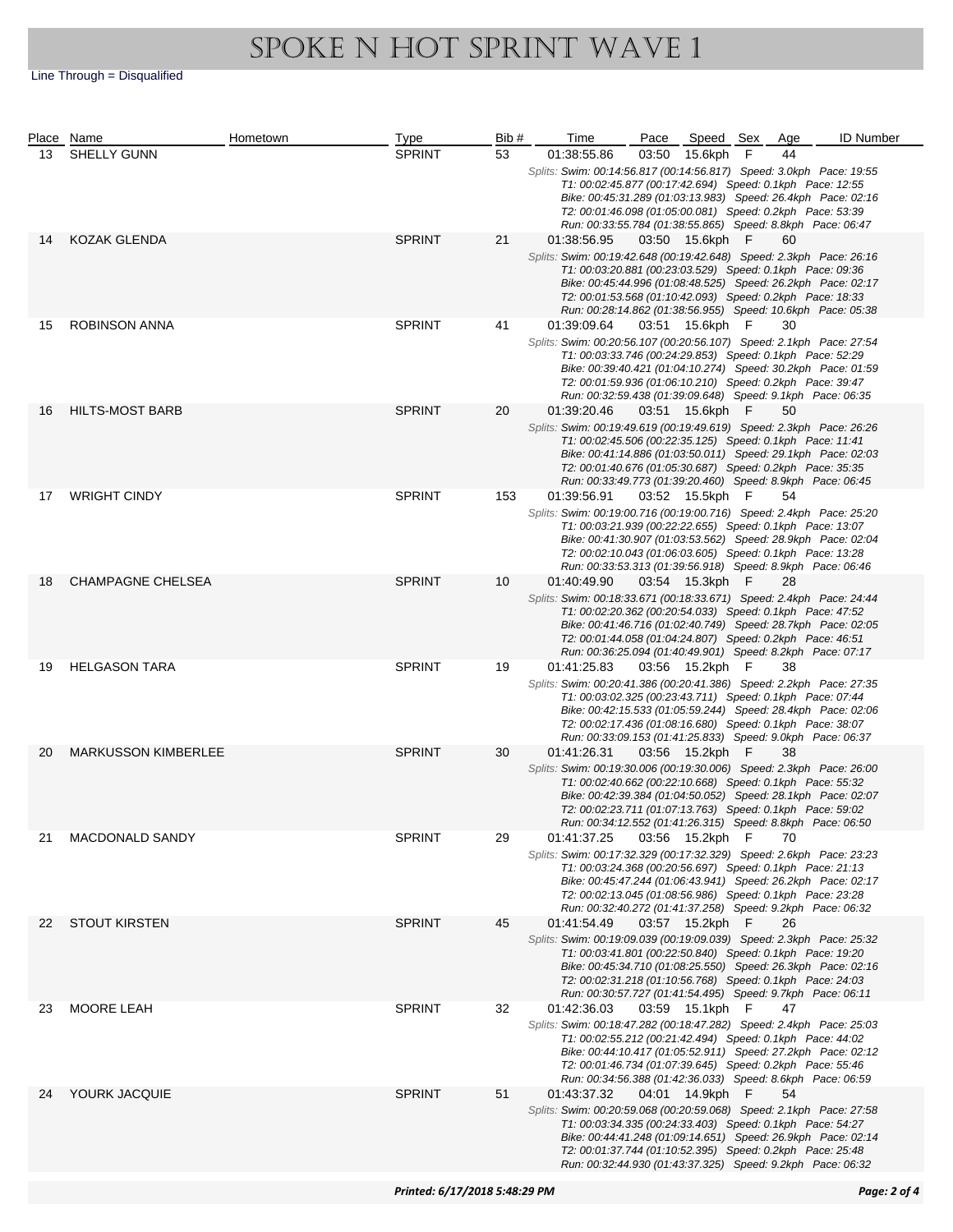|    | Place Name                               | Hometown | <b>Type</b>   | Bib#           | Time                                                                                                                                                                                                                                                                                                                                          | Pace  | Speed Sex       |             | Age | <b>ID Number</b> |
|----|------------------------------------------|----------|---------------|----------------|-----------------------------------------------------------------------------------------------------------------------------------------------------------------------------------------------------------------------------------------------------------------------------------------------------------------------------------------------|-------|-----------------|-------------|-----|------------------|
| 25 | <b>BLATZ LAUREL</b>                      |          | <b>SPRINT</b> | 5              | 01:44:02.16                                                                                                                                                                                                                                                                                                                                   | 04:02 | 14.9kph         | $\mathsf F$ | 54  |                  |
|    |                                          |          |               |                | Splits: Swim: 00:17:15.552 (00:17:15.552) Speed: 2.6kph Pace: 23:00<br>T1: 00:02:36.420 (00:19:51.972) Speed: 0.1kph Pace: 41:23<br>Bike: 00:45:27.335 (01:05:19.307) Speed: 26.4kph Pace: 02:16<br>T2: 00:01:42.284 (01:07:01.591) Speed: 0.2kph Pace: 40:56<br>Run: 00:37:00.578 (01:44:02.169) Speed: 8.1kph Pace: 07:24                   |       |                 |             |     |                  |
| 26 | LONDONO-SULKIN SARA                      |          | <b>SPRINT</b> | 26             | 01:45:07.58<br>Splits: Swim: 00:19:07.090 (00:19:07.090) Speed: 2.4kph Pace: 25:29<br>T1: 00:02:54.691 (00:22:01.781) Speed: 0.1kph Pace: 42:18<br>Bike: 00:44:59.990 (01:07:01.771) Speed: 26.7kph Pace: 02:14<br>T2: 00:02:15.606 (01:09:17.377) Speed: 0.1kph Pace: 32:01<br>Run: 00:35:50.209 (01:45:07.586) Speed: 8.4kph Pace: 07:10    |       | 04:04 14.7kph F |             | 47  |                  |
| 27 | STABNER KELLSEY                          |          | <b>SPRINT</b> | 44             | 01:46:12.26<br>Splits: Swim: 00:21:16.822 (00:21:16.822) Speed: 2.1kph Pace: 28:22<br>T1: 00:02:39.961 (00:23:56.783) Speed: 0.1kph Pace: 53:12<br>Bike: 00:44:50.111 (01:08:46.894) Speed: 26.8kph Pace: 02:14<br>T2: 00:01:48.285 (01:10:35.179) Speed: 0.2kph Pace: 00:56<br>Run: 00:35:37.082 (01:46:12.261) Speed: 8.4kph Pace: 07:07    |       | 04:07 14.5kph F |             | 31  |                  |
| 28 | <b>ALLAN STACY</b>                       |          | <b>SPRINT</b> | $\overline{2}$ | 01:46:36.04<br>Splits: Swim: 00:20:38.460 (00:20:38.460) Speed: 2.2kph Pace: 27:31<br>T1: 00:03:02.191 (00:23:40.651) Speed: 0.1kph Pace: 07:18<br>Bike: 00:46:19.469 (01:10:00.120) Speed: 25.9kph Pace: 02:18<br>T2: 00:01:37.977 (01:11:38.097) Speed: 0.2kph Pace: 26:35<br>Run: 00:34:57.950 (01:46:36.047) Speed: 8.6kph Pace: 06:59    |       | 04:08 14.5kph F |             | 38  |                  |
| 29 | <b>COREY CRYSTAL</b>                     |          | <b>SPRINT</b> | 14             | 01:47:45.33<br>Splits: Swim: 00:20:33.720 (00:20:33.720) Speed: 2.2kph Pace: 27:24<br>T1: 00:04:51.350 (00:25:25.070) Speed: 0.1kph Pace: 11:10<br>Bike: 00:46:11.755 (01:11:36.825) Speed: 26.0kph Pace: 02:18<br>T2: 00:01:39.491 (01:13:16.316) Speed: 0.2kph Pace: 31:38<br>Run: 00:34:29.014 (01:47:45.330) Speed: 8.7kph Pace: 06:53    |       | 04:11 14.3kph F |             | 42  |                  |
| 30 | <b>LAMY CINDY</b>                        |          | <b>SPRINT</b> | 24             | 01:48:15.33<br>Splits: Swim: 00:21:27.059 (00:21:27.059) Speed: 2.1kph Pace: 28:36<br>T1: 00:02:27.281 (00:23:54.340) Speed: 0.1kph Pace: 10:56<br>Bike: 00:44:07.879 (01:08:02.219) Speed: 27.2kph Pace: 02:12<br>T2: 00:01:53.326 (01:09:55.545) Speed: 0.2kph Pace: 17:45<br>Run: 00:38:19.794 (01:48:15.339) Speed: 7.8kph Pace: 07:39    |       | 04:12 14.3kph F |             | 38  |                  |
| 31 | PILUK SARAH                              |          | <b>SPRINT</b> | 37             | 01:48:53.23<br>Splits: Swim: 00:21:27.569 (00:21:27.569) Speed: 2.1kph Pace: 28:36<br>T1: 00:02:30.814 (00:23:58.383) Speed: 0.1kph Pace: 22:42<br>Bike: 00:48:28.257 (01:12:26.640) Speed: 24.8kph Pace: 02:25<br>T2: 00:01:04.879 (01:13:31.519) Speed: 0.3kph Pace: 36:15<br>Run: 00:35:21.713 (01:48:53.232) Speed: 8.5kph Pace: 07:04    |       | 04:13 14.2kph F |             | 27  |                  |
| 32 | <b>BURNS KONSCHUH</b><br><b>BRITTNEY</b> |          | <b>SPRINT</b> | 8              | 01:49:00.66<br>Splits: Swim: 00:21:42.756 (00:21:42.756) Speed: 2.1kph Pace: 28:57<br>T1: 00:03:26.388 (00:25:09.144) Speed: 0.1kph Pace: 27:57<br>Bike: 00:44:52.978 (01:10:02.122) Speed: 26.7kph Pace: 02:14<br>T2: 00:01:53.039 (01:11:55.161) Speed: 0.2kph Pace: 16:47<br>Run: 00:37:05.503 (01:49:00.664) Speed: 8.1kph Pace: 07:25    |       | 04:14 14.2kph F |             | 32  |                  |
| 33 | <b>MULVAY PATRICIA</b>                   |          | <b>SPRINT</b> | 33             | 01:53:07.43<br>Splits: Swim: 00:24:56.478 (00:24:56.478) Speed: 1.8kph Pace: 33:15<br>T1: 00:02:24.415 (00:27:20.893) Speed: 0.1kph Pace: 01:22<br>Bike: 00:46:14.504 (01:13:35.397) Speed: 26.0kph Pace: 02:18<br>T2: 00:01:38.840 (01:15:14.237) Speed: 0.2kph Pace: 29:28<br>Run: 00:37:53.198 (01:53:07.435) Speed: 7.9kph Pace: 07:34    |       | 04:23 13.7kph   | - F         | 70  |                  |
| 34 | LYZENGA WENDY                            |          | <b>SPRINT</b> | 27             | 01:53:09.67<br>Splits: Swim: 00:20:19.921 (00:20:19.921) Speed: 2.2kph    Pace: 27:06<br>T1: 00:04:15.249 (00:24:35.170) Speed: 0.1kph Pace: 10:49<br>Bike: 00:48:55.864 (01:13:31.034) Speed: 24.5kph Pace: 02:26<br>T2: 00:01:10.867 (01:14:41.901) Speed: 0.3kph Pace: 56:13<br>Run: 00:38:27.771 (01:53:09.672) Speed: 7.8kph Pace: 07:41 |       | 04:23 13.7kph F |             | 34  |                  |
| 35 | <b>WALZ MICHELLE</b>                     |          | <b>SPRINT</b> | 47             | 01:54:15.81<br>Splits: Swim: 00:21:57.612 (00:21:57.612) Speed: 2.0kph Pace: 29:16<br>T1: 00:04:03.933 (00:26:01.545) Speed: 0.1kph Pace: 33:06<br>Bike: 00:47:59.592 (01:14:01.137) Speed: 25.0kph Pace: 02:23<br>T2: 00:02:58.980 (01:17:00.117) Speed: 0.1kph Pace: 56:35<br>Run: 00:37:15.701 (01:54:15.818) Speed: 8.1kph Pace: 07:27    |       | 04:26 13.5kph F |             | 39  |                  |